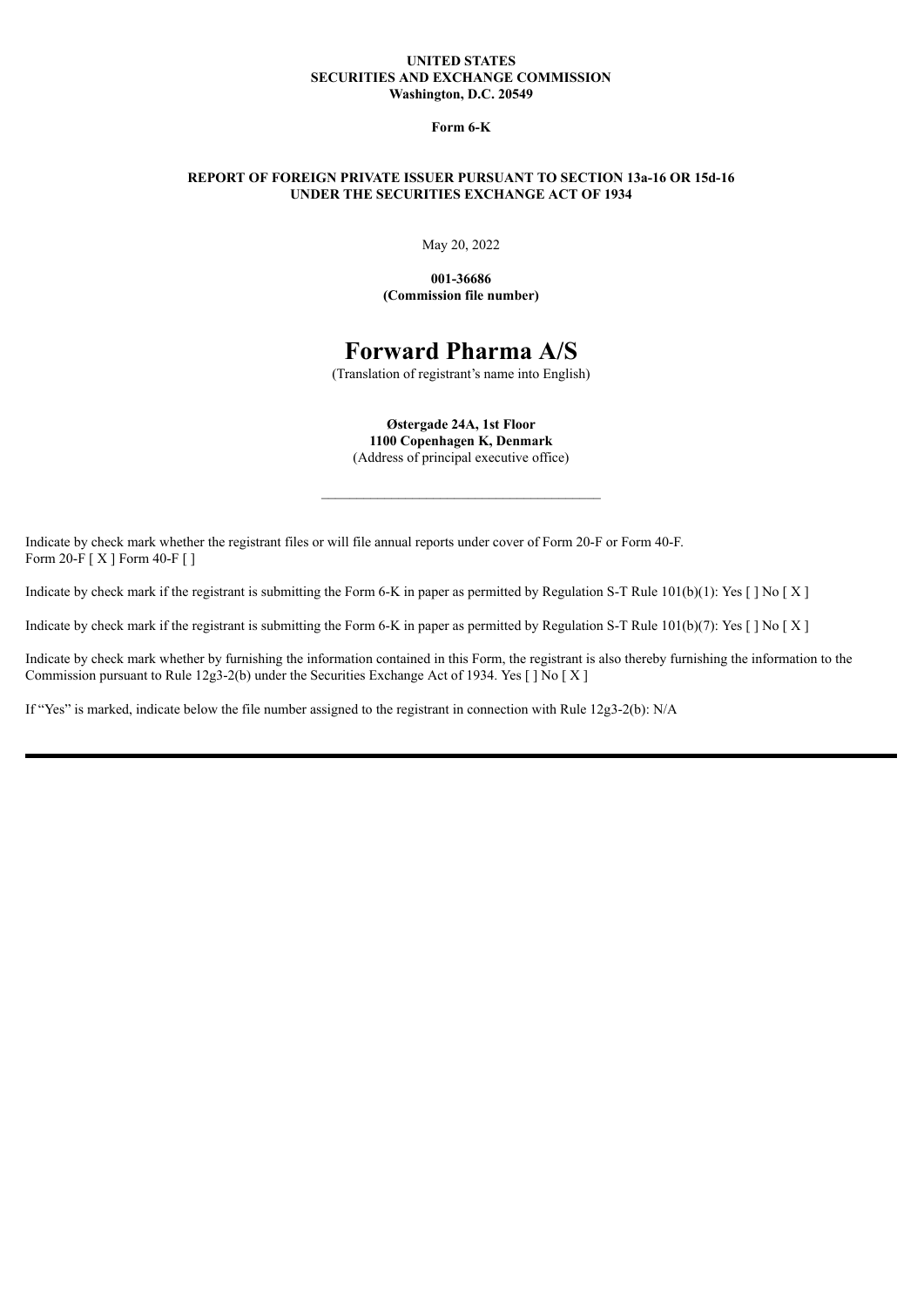### **Item 1. Submission of Matters to a Vote of Security Holders**

The annual general meeting of the shareholders of Forward Pharma A/S (the "Company") was held on May 20, 2022 at the Company's offices, Østergade 24A, 1, 1100 Copenhagen K, Denmark (the "Annual Meeting"). DKK 79,488.02 of the Company's share capital and 7,948,802 votes, respectively, were represented at the Annual Meeting. Results of the Annual Meeting were as follows:

- The board of directors' report on the Company's activities in the past financial year was noted by the Annual Meeting.
- · Adoption of the Company's audited annual report by 7,940,402 votes in favor, and with 252 votes against and 8,148 abstentions.
- · Adoption of the proposal to carry forward the result of the accounting year 2021 by 7,938,204 votes in favor, and with 6,650 votes against and 3,948 abstentions.
- · Approval of the discharge of the board of directors and the management board by 7,938,372 votes in favor, and with 4,606 votes against and 5,824 abstentions.
- Election of members to the board of directors:

Re-election of the following members to the board of directors as follows:

- Florian Schönharting (7,059,046 votes in favor, 0 against and 889,756 abstentions)
- Duncan Moore (7,926,836 votes in favor, 0 against and 21,966 abstentions)
- Torsten Goesch (7,664,784 votes in favor, 0 against and 284,018 abstentions)
- Grant Hellier Lawrence (7,934,760 votes in favor, 0 against and 14,042 abstentions)
- · Jakob Mosegaard Larsen (7,933,500 votes in favor, 0 against and 15,302 abstentions)
- · Re-election of Ernst & Young Godkendt Revisionspartnerselskab as the Company's independent registered public accounting firm with 7,930,868 votes in favor, 0 against and 17,934 abstentions.